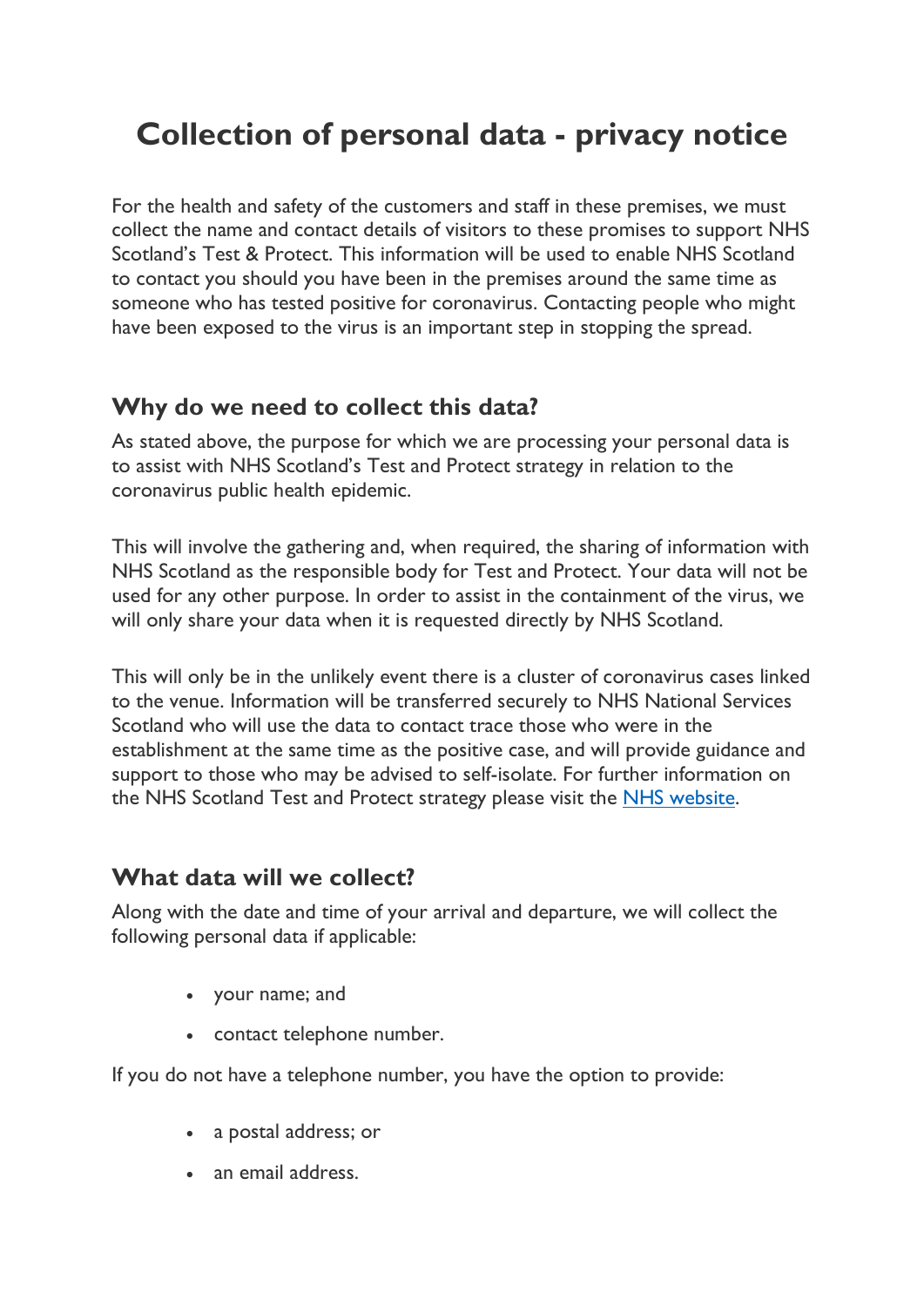Where multi-household groups are present, we will collect contact details from a 'lead member' of each household, along with the number in attendance from each household within the group.

## What is our lawful basis for collecting and sharing this data?

Under data protection law, GDPR Article 6(1), we have a number of lawful bases that allow us to collect, process and share personal information. In this case, the lawful basis for processing your data is 'legal obligation'.

In short, we are obliged to process the personal data to comply with the law which requires us to collect your data and share it with public health officers if they request it under The Health Protection (Coronavirus) (Restrictions) (Scotland) Amendment (No. 11) Regulations 2020.

### How long will we retain the data?

Your personal data, collected for the purposes stated in this privacy notice and will be held by us for at least 3 weeks (21 days). All personal data will be held and disposed of in a safe and secure manner.

## Your rights

As defined in the data protection law, GDPR Article(s) 12-23, you have the following rights:

- The right to be informed about the collection and use of your personal data. This is outlined above.
- The right to access the information we hold about you. Also known as Subject Access Request (SAR).
- The right to request rectification of any inaccurate personal data we hold about you. In certain circumstances exemptions to these rights may apply.

Further information is available on the Information Commissioner's Office website.